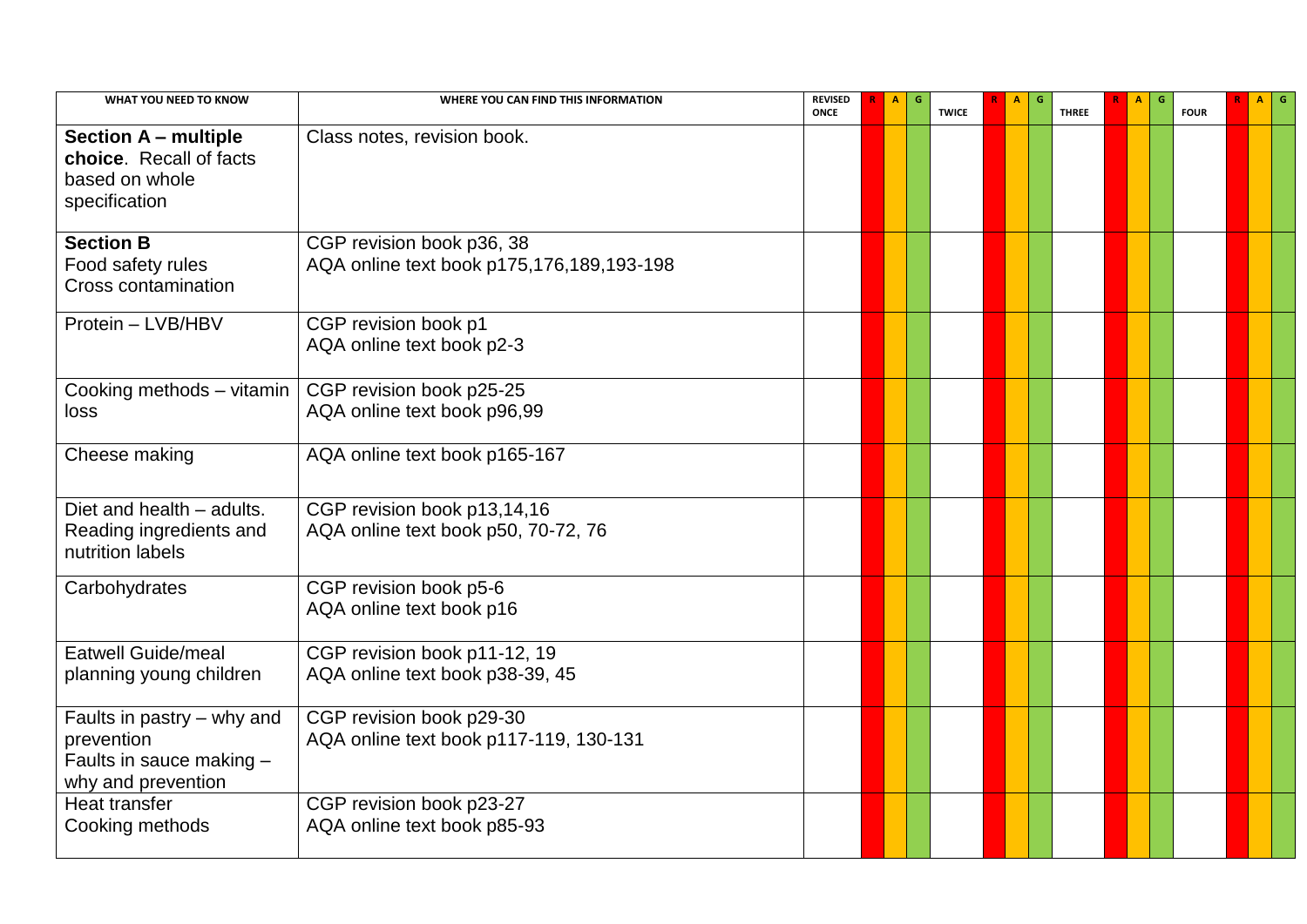| Buying locally sourced and  <br>seasonal ingredients | CGP revision book p61<br>AQA online text book p207-208, 267 |  |  |  |  |  |
|------------------------------------------------------|-------------------------------------------------------------|--|--|--|--|--|
| Food marketing and<br><i>influences</i>              | CGP revision book p48<br>AQA online text book p231-234      |  |  |  |  |  |
| <b>Buying Fairtrade</b><br>ingredients/food          | CGP revision book p45, 63<br>AQA online text book p272      |  |  |  |  |  |

You can access the online text book click [AQA GCSE Food Preparation and Nutrition \(illuminate.digital\)](https://illuminate.digital/aqafood/)

User name: sbroadwater3 Password: student3 Also use your flash cards/class notes which you have created through the course.

Link to KO's from Foodafactoflife:<https://www.foodafactoflife.org.uk/14-16-years/knowledge-organisers/>

CGP revision pages have been emailed to you.